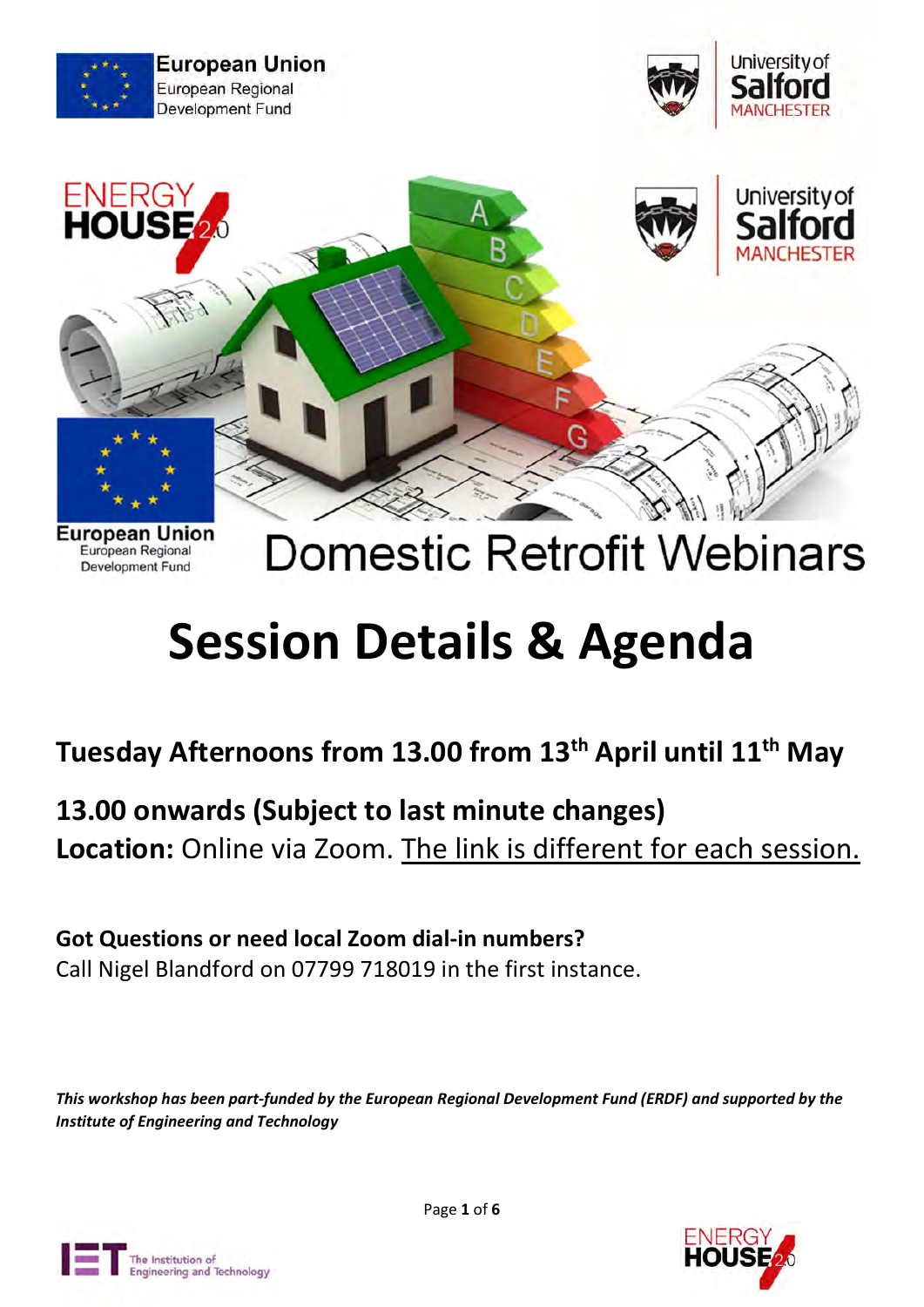



## Introduction To Retrofit- Tuesday 13<sup>th</sup> April, 13.00 -14.00

#### Link: https://us02web.zoom.us/j/86019420735 Meeting ID: 860 1942 0735

| <b>Time</b> | <b>Title &amp; Outline</b>                     | Delivered by          |
|-------------|------------------------------------------------|-----------------------|
| 13.00-13.03 | Welcome                                        | Joe Flanagan          |
|             |                                                | University of Salford |
| 13.03-13.30 | <b>Introduction to Retrofit</b>                | Prof. Will Swan       |
|             |                                                | University of Salford |
| 13.30-13.35 | <b>Outline of PAS 2035 Session</b>             | Prof. Will Swan       |
| 13.35-13.40 | <b>Outline of Building Performance Session</b> | Prof. Will Swan       |
| 13.40-13.45 | <b>Outline of Low Carbon Heating Session</b>   | Nigel Blandford       |
|             |                                                | University of Salford |
| 13.45-13.50 | <b>Outline of Smart Homes Session</b>          | Nigel Blandford       |
| 13.50-13.55 | <b>Q&amp;A</b>                                 | All                   |
| 14.00       | <b>Close</b>                                   | Prof. Will Swan       |

#### Workshop Speakers

#### Joe Flanagan

Joe spent his early career in manufacturing as a product manager for a technical ceramics supplier which led to a number of years in consultancy working for a variety glass, steel and ceramics manufacturers, helping to develop process efficiency and energy efficiency programmes. More recently he was Head of Energy and Environment Technologies at the Northwest Regional Development Agency developing policy and managing grant programmes to support the growing environmental services sector in the region. He is currently the project manager for the ERDFsupported £16m Energy House 2.0 laboratory at the University of Salford.

#### Prof. Will Swan

Will Swan is the Director of the Energy House Laboratories at the University of Salford, having led the energy and buildings research team at the university for 10 years. The labs include the unique Salford Energy House, the Smart Meters Smart Homes Lab, the Thermal Measurement Lab and the forthcoming £16m Energy House 2.0. He has been a Fellow of the Centre for Refurbishment Excellence, a founder member of the Building Performance Network and has undertaken a large number of international and UK based research projects. Will is widely published in academic journals and the work of the EHL has been presented in national and international media, including the BBC, Sky News and Reuters.

#### Nigel Blandford

Nigel's early career path became focused on woodland management and forestry and this led him to become involved in biomass heating very early on. Nigel ran the NW Biomass Project for Envirolink NW and also his own company, Brilliant Bioenergy. More recently he has expanded into broader renewable heating working on the National Trust's renewable heat project, Cheshire East Council on deep geothermal and for Electricity North West looking at carbon reduction in their own operations. Nigel is now a Research Assistant on the Energy House 2.0 project.



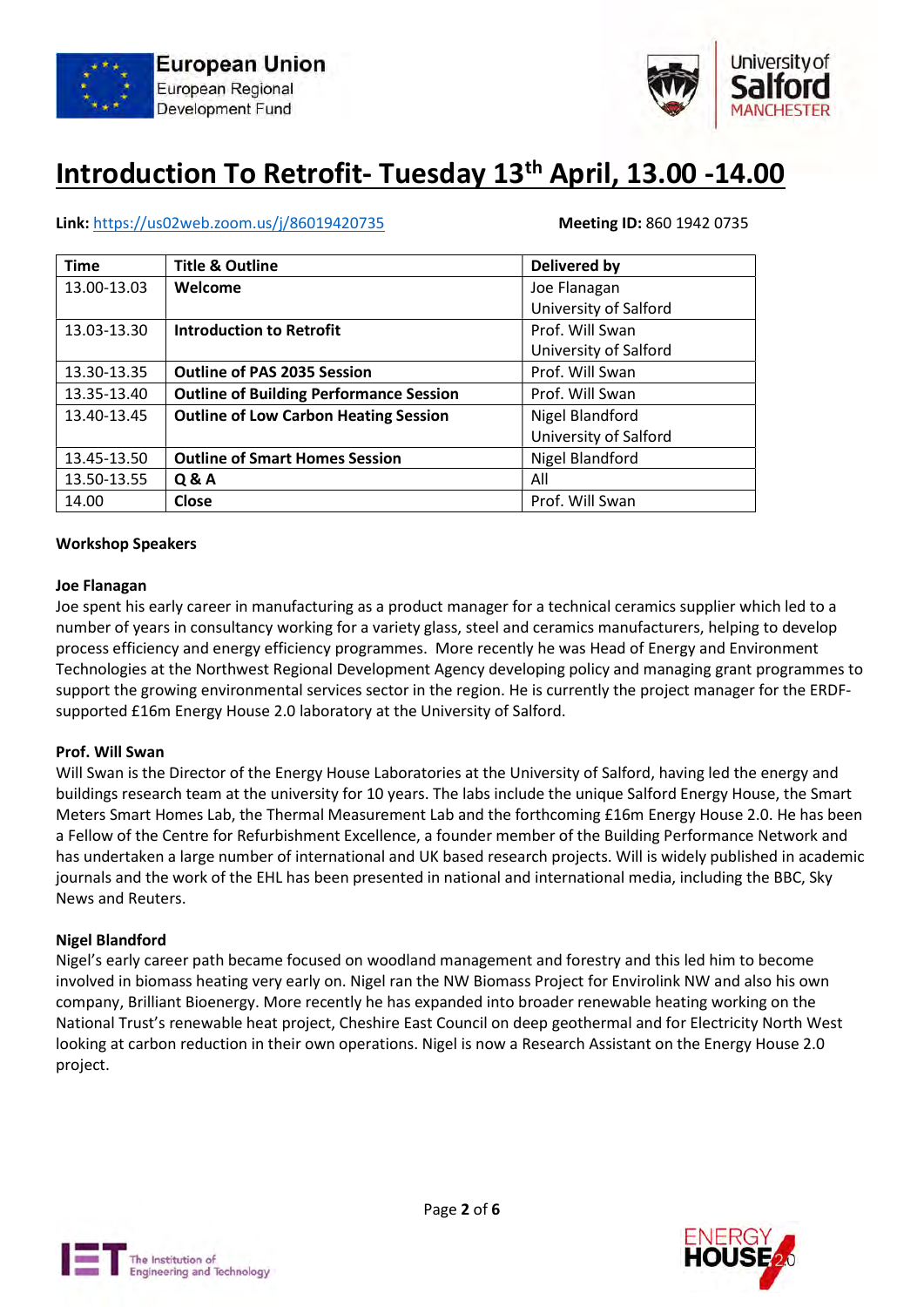



## PAS 2035 - Tuesday 20th April, 13.00 – 16.05

### Link: https://us02web.zoom.us/j/87987195746 Meeting ID: 879 8719 5746

| <b>Time</b>  | <b>Title &amp; Outline</b>         | <b>Delivered by</b>   |
|--------------|------------------------------------|-----------------------|
| 13.00-13.03  | <b>Welcome &amp; Introductions</b> | Joe Flanagan          |
|              |                                    | University of Salford |
| 13.03-14.00  | <b>Retrofit &amp; PAS 2035</b>     | David Pierpoint       |
|              |                                    | Retrofit Academy      |
| 14.00-14.15  | <b>B2B Networking</b>              | All                   |
| 14.15-15.10  | <b>Retrofit Assessor</b>           | <b>Richard Fitton</b> |
|              |                                    | University of Salford |
| 15.10 -16.05 | <b>Retrofit Delivery</b>           | Jonathan Atkinson     |
|              |                                    | Carbon Coop           |
| 16.05        | Close                              | David Pierpoint       |

#### Workshop Speakers

#### David Pierpoint

David founded The Retrofit Academy CIC in 2016, following over two years as CEO at CoRE, the former centre of excellence for domestic retrofit. At CoRE, David led submissions to the Bonfield and Hansford Reviews that were highly influential in changing the direction of the energy efficiency sector. Prior to CoRE, David spent over a decade running sustainability and construction-related exhibitions and conferences. David has an MBA with Distinction and an MPhil in Modern History.

#### Dr Richard Fitton

Richard holds a PhD in Building Physics and is also a chartered building surveyor. He leads a task group for the development of international standards around energy performance. He is also active the International Energy Agency studying the use of smart meter data to provide energy efficiency data for dwellings. He holds a place on the SAP Scientific Integrity Group at the Building Research Establishment (BRE) which oversees the domestic energy model used in the UK. Richard is also the technical lead for the new Energy House 2 project, a building physics test lab.

#### Jonathan Atkinson

With a background in environmental science and investigative research, Jonathan is one of the co-founders of Carbon Co-op. He has over 10 years experience of working with householders to help them to understand and overcome the key barriers to commissioning and carrying out domestic retrofit works.



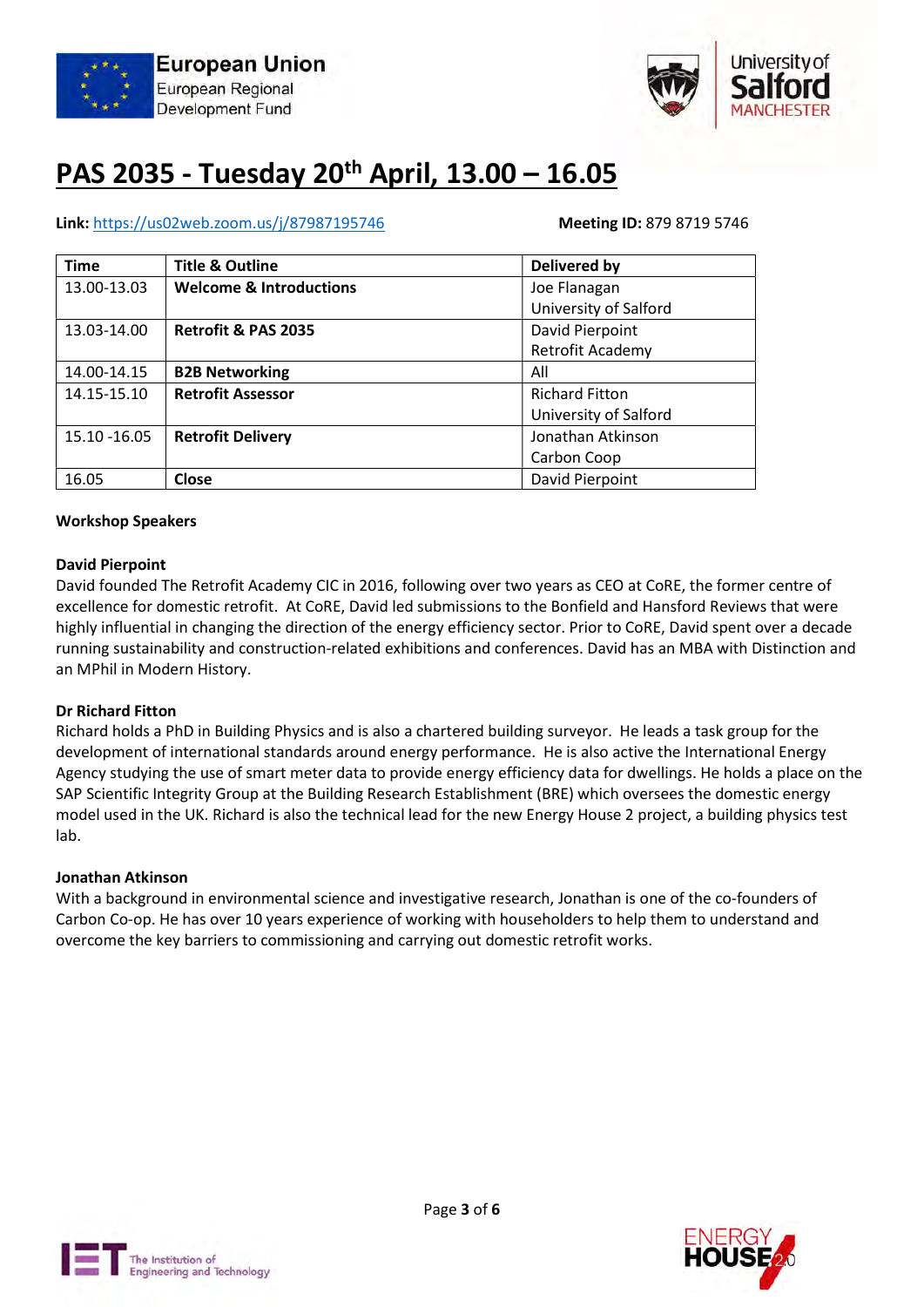



### Building Performance - Tuesday 27<sup>th</sup> April, 13.00 - 16.00

#### Link: https://us02web.zoom.us/j/82284424998 Meeting ID: 822 8442 4998

| <b>Time</b> | <b>Title &amp; Outline</b>                        | <b>Delivered by</b>        |
|-------------|---------------------------------------------------|----------------------------|
| 13.00-13.03 | Welcome                                           | Joe Flanagan               |
|             |                                                   | University of Salford      |
| 13.03-13.10 | <b>Introduction to Building performance</b>       | Dr Richard Fitton          |
|             |                                                   | University of Salford      |
| 13.10-14.00 | New and innovative methods of measuring the       | Luke Smith, Build Test     |
|             | energy performance on site and remotely.          | Solutions                  |
| 14.00-14-30 | <b>B2B Networking</b>                             | All                        |
| 14.30-15.00 | How do we develop a need and marketplace          | Ross Holleron, Building    |
|             | for Building Performance Evaluation.              | <b>Performance Network</b> |
| 15.00-15.30 | Rapid testing the global heat loss of a dwelling. | Tom Fenton; Veritherm      |
| 15.30-16.00 | <b>Panel Discussion</b>                           | All speakers               |
| 16.00       | <b>Close</b>                                      | Dr Richard Fitton          |

#### Workshop Speakers

#### Dr Richard Fitton

Richard holds a PhD in Building Physics and is also a chartered building surveyor. He leads a task group for the development of international standards around energy performance. He holds a place on the SAP Scientific Integrity Group at the Building Research Establishment (BRE) which oversees the domestic energy model used in the UK. Richard is also the technical lead for the new Energy House 2.0 project, a building physics test lab.

#### Luke Smith

Luke is a driven and highly motivated Architectural Technologist turned Director, passionate about improving the performance and quality of buildings through in-situ measurement and feedback mechanisms. Together with colleagues he seek to challenge and advance technical and cultural norms, all in the interest of closing the design vs. as built performance gap.

#### Ross Holleron

Until his recent return to the UK, Ross Holleron was Head of Building Research, Knauf Energy Solutions BE, in Belgium. Previously, he was Projects Director at the Zero Carbon Hub and an Associate Director, Building Research Establishment. Ross is now the Building Performance Network's Development Director working with it's Members and partners, forging new working relationships.

#### Tom Fenton

Tom is currently the CEO at Veritherm, which has a rapid testing solution that can measure building performance in just twelve hours, helping to bridge the performance gap in buildings. This has the potential to transform the way energy performance is assessed, ensuring EPC ratings are supported by real evidence, in favour of theoretical design assumptions. Tom is also Operations Manager and BIM Champion at MFDS Ltd, a family run company providing the construction industry with high quality CAD drawings for traditional and contemporary envelope systems.



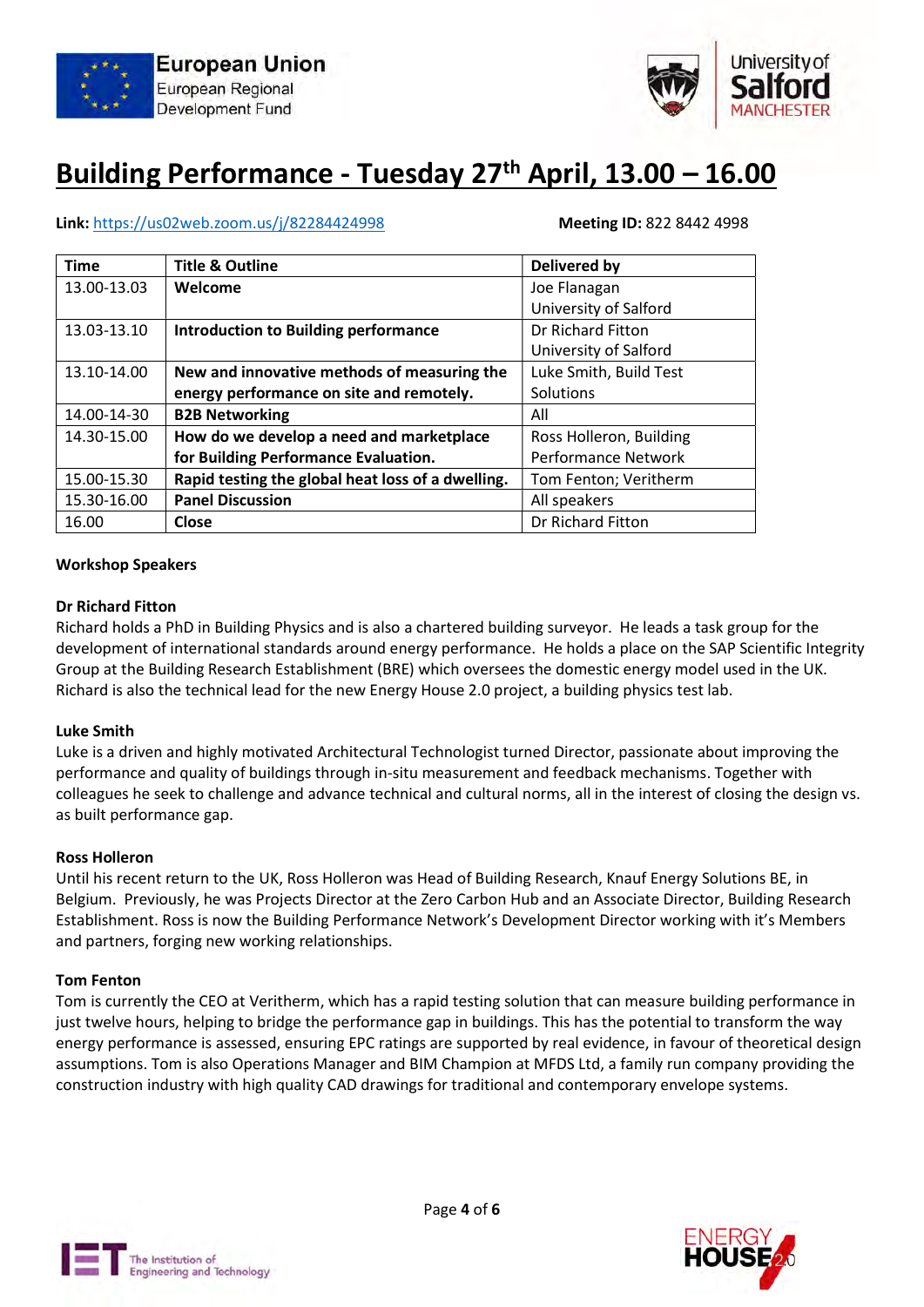



### Low Carbon Heating - Tuesday  $4<sup>th</sup>$  May, 13.00 - 16.15

#### Link: https://us02web.zoom.us/j/82892819949 Meeting ID: 828 9281 9949

| <b>Time</b>  | <b>Title &amp; Outline</b>                   | <b>Delivered by</b>    |
|--------------|----------------------------------------------|------------------------|
| 13.00-13.03  | Welcome                                      | Joe Flanagan           |
| 13.03-13.30  | <b>Introduction to low Carbon Heat</b>       | Nigel Blandford        |
|              |                                              | University of Salford  |
| 13.30-14.00  | <b>Heat Pumps - An Outline</b>               | Nathan Van Gambling    |
|              |                                              | <b>Beta Talk</b>       |
| 14.00-14.30  | <b>Air Source Heat Pumps - Case Studies</b>  | David Kemp             |
|              |                                              | <b>Procure Plus</b>    |
| 14.30-14.45  | <b>B2B Networking</b>                        | All                    |
| 14.45-15.15  | <b>Ground Source Heat Pumps Case Studies</b> | Andy Louth             |
|              |                                              | Groundtherm            |
| 15.15 -15.45 | <b>District Heating</b>                      | Gemma Dyson & Glenn    |
|              |                                              | Harrison; Vital Energi |
| 15.45-16.15  | <b>Other Low Carbon Heating Technologies</b> | Nigel Blandford        |
| 16.15        | Close                                        | Nigel Blandford        |

#### Workshop Speakers

#### Nigel Blandford

Nigel's early career path was in forestry & biomass heating. More recently he has expanded into broader renewable heating working on the National Trust's renewable heat project, Cheshire East Council on deep geothermal and for Electricity North West looking at carbon reduction in their own operations. Nigel now works on Energy House 2.0.

#### Nathan Van Gambling

Nathan comes from a family background in heating. His father, grandfather and great Uncle all had careers in energy and heating. While a qualified heating engineer and plumber, Nathan now concentrates on training. His company BetaTalk is the recent winner of the British Renewable Energy Awards 2020 communication category.

#### David Kemp

David has spent the past 15 years working in client facing roles within public and private sector organisations delivering programmes and bespoke projects. He has a keen interest in sustainable heating and in his current role at Procure Plus has seen the role out of heat pumps into the social housing sector.

#### Andy Louth

Andy initially began work on the drilling side before becoming immersed in all aspects of design and installation. Since then he has been dedicated to providing expert provision of renewable solutions to domestic and commercial clients and architects – as well as involving himself heavily in industry education and regulation. He works with Ground Source Heat Pump Association and is on their Council.

#### Gemma Dyson & Glenn Harrison

Gemma has led Vital Energi's bids for successful low carbon energy schemes at Paddington Village for Liverpool City Council, University of Keele, University of Sheffield, University of Edinburgh and Glenrothes Heat Network for Fife Council. Glenn works with heat network operators and suppliers to identify opportunities for network data management and consumer management platforms. Access to performance and operational data from network assets helps shape consumer behaviour and drive efficiencies in system operation.

Page 5 of 6